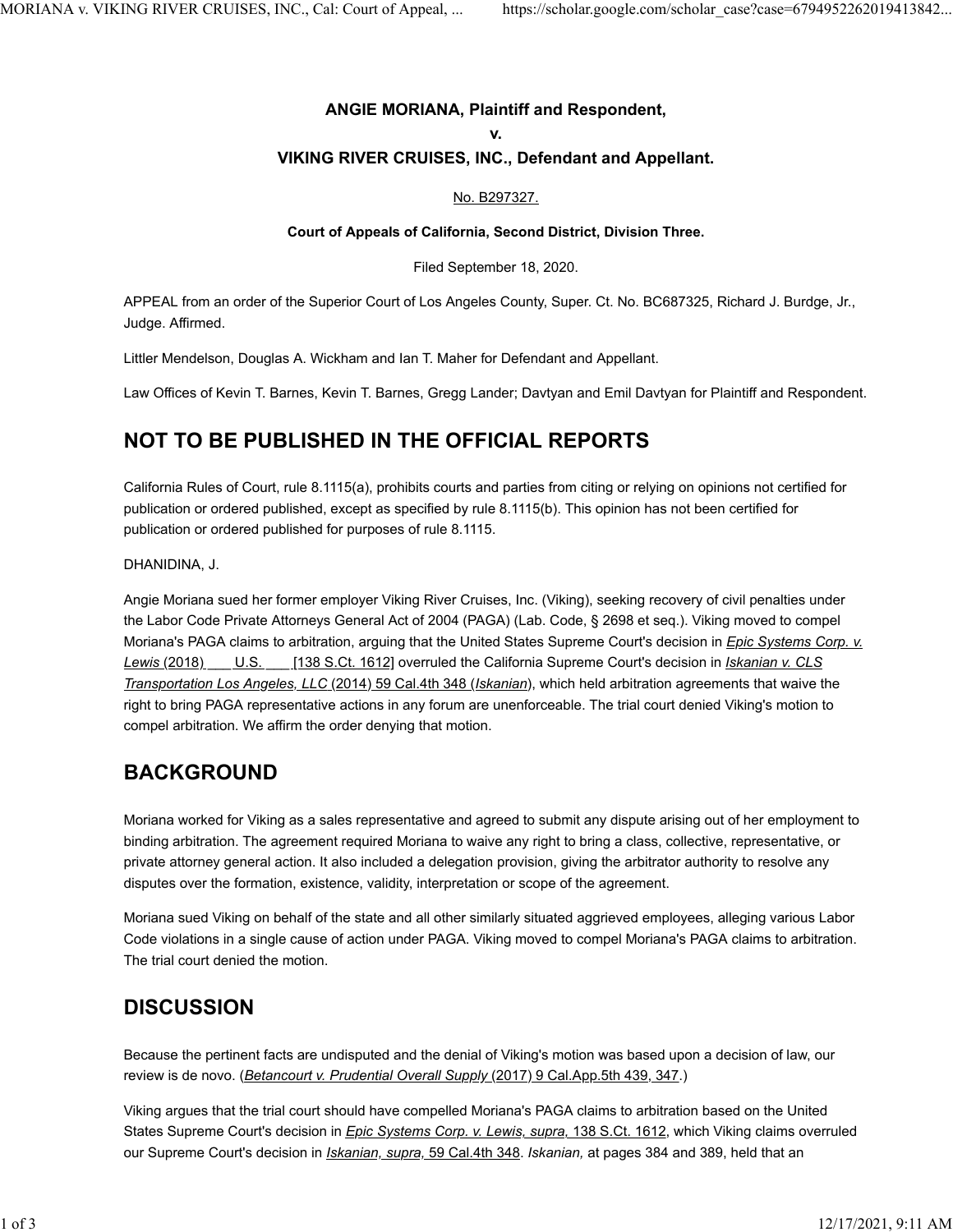arbitration agreement that included a waiver of an employee's right to bring a representative PAGA action in any forum violated public policy and that federal law did not preempt this rule. Subsequent California Courts of Appeal cases applying *Iskanian* have held that an employee's predispute agreement to arbitrate PAGA claims is unenforceable absent a showing the state also consented to the agreement. (*[Julian v. Glenair, Inc.](https://scholar.google.com/scholar_case?case=14816986578224986266&q=ANGIE+MORIANA+v.+VIKING+RIVER+CRUISES,+INC.&hl=en&as_sdt=4,5)* [\(2017\) 17 Cal.App.5th 853, 869-872;](https://scholar.google.com/scholar_case?case=14816986578224986266&q=ANGIE+MORIANA+v.+VIKING+RIVER+CRUISES,+INC.&hl=en&as_sdt=4,5) *[Betancourt v. Prudential Overall Supply, supra,](https://scholar.google.com/scholar_case?case=4085424498589945478&q=ANGIE+MORIANA+v.+VIKING+RIVER+CRUISES,+INC.&hl=en&as_sdt=4,5)* [9 Cal.App.5th at pp. 445-449;](https://scholar.google.com/scholar_case?case=4085424498589945478&q=ANGIE+MORIANA+v.+VIKING+RIVER+CRUISES,+INC.&hl=en&as_sdt=4,5) *[Tanguilig v. Bloomingdale's, Inc.](https://scholar.google.com/scholar_case?case=16789906276310064314&q=ANGIE+MORIANA+v.+VIKING+RIVER+CRUISES,+INC.&hl=en&as_sdt=4,5)* [\(2016\) 5](https://scholar.google.com/scholar_case?case=16789906276310064314&q=ANGIE+MORIANA+v.+VIKING+RIVER+CRUISES,+INC.&hl=en&as_sdt=4,5) [Cal.App.5th 665, 677-680.](https://scholar.google.com/scholar_case?case=16789906276310064314&q=ANGIE+MORIANA+v.+VIKING+RIVER+CRUISES,+INC.&hl=en&as_sdt=4,5)) Each of these cases relied on *Iskanian*'s reasoning that a PAGA representative action is a type of qui tam action and that the state is always the real party in interest in the suit. (*Julian,* at pp. 871-872, *Betancourt,* at pp. 448-449; *Tanguilig,* at pp. 677-680.)

Viking argues that *Iskanian* is no longer good law in the wake of *[Epic Systems Corp. v. Lewis, supra,](https://scholar.google.com/scholar_case?case=8345012189188610773&q=ANGIE+MORIANA+v.+VIKING+RIVER+CRUISES,+INC.&hl=en&as_sdt=4,5)* [138 S.Ct. 1612.](https://scholar.google.com/scholar_case?case=8345012189188610773&q=ANGIE+MORIANA+v.+VIKING+RIVER+CRUISES,+INC.&hl=en&as_sdt=4,5) *Epic* was not a PAGA case. Rather, *Epic,* at page 1620, held that an agreement that requires an employee to arbitrate claims individually does not violate employees' right to engage in concerted activity and collective action via federal class action procedures. The *Epic* court noted the initial judicial antagonism toward arbitration "`manifested itself in a great variety of devices and formulas declaring arbitration against public policy.'" (*Id.* at p. 1623.) *Epic* warned lower courts to be "alert to new devices and formulas that would achieve much [of] the same result" and declared that "a rule seeking to declare individualized arbitration proceedings off limits is . . . just such a device." (*Ibid.*)

Here, Viking argues that *Epic* invalidates the *Iskanian* rule against PAGA waivers as a judicially constructed device that prohibits or disfavors valid contracts requiring individualized arbitration proceedings. Since *Epic,* however, California courts continue to find private predispute waivers of PAGA claims unenforceable. (See, e.g., *[Correia v. NB Baker](https://scholar.google.com/scholar_case?case=1692467973436678705&q=ANGIE+MORIANA+v.+VIKING+RIVER+CRUISES,+INC.&hl=en&as_sdt=4,5) [Electric, Inc.](https://scholar.google.com/scholar_case?case=1692467973436678705&q=ANGIE+MORIANA+v.+VIKING+RIVER+CRUISES,+INC.&hl=en&as_sdt=4,5)* [\(2019\) 32 Cal.App.5th 602, 622;](https://scholar.google.com/scholar_case?case=1692467973436678705&q=ANGIE+MORIANA+v.+VIKING+RIVER+CRUISES,+INC.&hl=en&as_sdt=4,5) *[Collie v. Icee Company](https://scholar.google.com/scholar_case?case=7363417407666204537&q=ANGIE+MORIANA+v.+VIKING+RIVER+CRUISES,+INC.&hl=en&as_sdt=4,5)* [\(2020\) 52 Cal.App.5th 477, 483;](https://scholar.google.com/scholar_case?case=7363417407666204537&q=ANGIE+MORIANA+v.+VIKING+RIVER+CRUISES,+INC.&hl=en&as_sdt=4,5) *[Kec v. Superior](https://scholar.google.com/scholar_case?case=8645076411740482924&q=ANGIE+MORIANA+v.+VIKING+RIVER+CRUISES,+INC.&hl=en&as_sdt=4,5) [Court of Orange County](https://scholar.google.com/scholar_case?case=8645076411740482924&q=ANGIE+MORIANA+v.+VIKING+RIVER+CRUISES,+INC.&hl=en&as_sdt=4,5)* [\(2020\) 51 Cal.App.5th 972, 977-978;](https://scholar.google.com/scholar_case?case=8645076411740482924&q=ANGIE+MORIANA+v.+VIKING+RIVER+CRUISES,+INC.&hl=en&as_sdt=4,5) *[Bautista v. Fantasy Activewear, Inc.](https://scholar.google.com/scholar_case?case=8931767774684046279&q=ANGIE+MORIANA+v.+VIKING+RIVER+CRUISES,+INC.&hl=en&as_sdt=4,5)* [\(2020\) 52 Cal.App.5th](https://scholar.google.com/scholar_case?case=8931767774684046279&q=ANGIE+MORIANA+v.+VIKING+RIVER+CRUISES,+INC.&hl=en&as_sdt=4,5) [650, 657-658.](https://scholar.google.com/scholar_case?case=8931767774684046279&q=ANGIE+MORIANA+v.+VIKING+RIVER+CRUISES,+INC.&hl=en&as_sdt=4,5)) This is because "*Epic* addressed a different issue pertaining to the enforceability of an individualized arbitration requirement against challenges that such enforcement violated the [National Labor Relations Act]." (*Correia,* at p. 619.) The cause of action in *Epic* "differs fundamentally from a PAGA claim" in that the real party in interest in a PAGA claim is the state. (*Correia,* at p. 619.) Thus, *Epic*'s warning about impermissible devices to get around otherwise valid agreements to individually arbitrate claims notwithstanding, *Iskanian* remains good law.[\[1\]](https://scholar.google.com/scholar_case?case=6794952262019413842&q=ANGIE+MORIANA+v.+VIKING+RIVER+CRUISES,+INC.&hl=en&as_sdt=4,5#[1]) We therefore reject Viking's characterization of PAGA claims as a transparent device to preclude individualized arbitration proceedings and follow *Iskanian,* which instead viewed predispute PAGA waivers precluding PAGA actions in any forum as attempts to exempt employers from responsibility for violations of the Labor Code. (See *[Iskanian, supra,](https://scholar.google.com/scholar_case?case=1320681193506265831&q=ANGIE+MORIANA+v.+VIKING+RIVER+CRUISES,+INC.&hl=en&as_sdt=4,5)* [59 Cal.4th at p. 383.](https://scholar.google.com/scholar_case?case=1320681193506265831&q=ANGIE+MORIANA+v.+VIKING+RIVER+CRUISES,+INC.&hl=en&as_sdt=4,5))

Viking also argues that Moriana's "individual PAGA claim" should be compelled to arbitration. However, there are no individual PAGA claims. "All PAGA claims are `representative' actions in the sense that they are brought on the state's behalf. The employee acts as `"the proxy or agent of the state's labor law enforcement agencies"' and `"represents the same legal right and interest as"' those agencies—`"namely, recovery of civil penalties that otherwise would have been assessed and collected by the Labor Workforce Development Agency."'" (*[ZB, N.A. v. Superior Court](https://scholar.google.com/scholar_case?case=14364258963109367031&q=ANGIE+MORIANA+v.+VIKING+RIVER+CRUISES,+INC.&hl=en&as_sdt=4,5)* [\(2019\) 8 Cal.5th](https://scholar.google.com/scholar_case?case=14364258963109367031&q=ANGIE+MORIANA+v.+VIKING+RIVER+CRUISES,+INC.&hl=en&as_sdt=4,5) [175, 185.](https://scholar.google.com/scholar_case?case=14364258963109367031&q=ANGIE+MORIANA+v.+VIKING+RIVER+CRUISES,+INC.&hl=en&as_sdt=4,5)) While *[Iskanian, supra,](https://scholar.google.com/scholar_case?case=1320681193506265831&q=ANGIE+MORIANA+v.+VIKING+RIVER+CRUISES,+INC.&hl=en&as_sdt=4,5)* [59 Cal.4th at page 384,](https://scholar.google.com/scholar_case?case=1320681193506265831&q=ANGIE+MORIANA+v.+VIKING+RIVER+CRUISES,+INC.&hl=en&as_sdt=4,5) left open the possibility that an "individual PAGA action" might be cognizable, courts have since found that a single representative claim cannot be split into arbitrable individual claims and nonarbitrable representative claims. (See, e.g., *[Correia v. NB Baker Electric, Inc., supra,](https://scholar.google.com/scholar_case?case=1692467973436678705&q=ANGIE+MORIANA+v.+VIKING+RIVER+CRUISES,+INC.&hl=en&as_sdt=4,5)* [32 Cal.App.5th at p. 625;](https://scholar.google.com/scholar_case?case=1692467973436678705&q=ANGIE+MORIANA+v.+VIKING+RIVER+CRUISES,+INC.&hl=en&as_sdt=4,5) *[Tanguilig v. Bloomingdale's, Inc., supra,](https://scholar.google.com/scholar_case?case=16789906276310064314&q=ANGIE+MORIANA+v.+VIKING+RIVER+CRUISES,+INC.&hl=en&as_sdt=4,5)* [5 Cal.App.5th at p. 677.](https://scholar.google.com/scholar_case?case=16789906276310064314&q=ANGIE+MORIANA+v.+VIKING+RIVER+CRUISES,+INC.&hl=en&as_sdt=4,5)) "[R]egardless of whether an individual PAGA cause of action is cognizable, a PAGA plaintiff's request for civil penalties on behalf of himself or herself is not subject to arbitration under a private arbitration agreement between the plaintiff and his or her employer." (*Tanguilig,* at p. 677; accord, *[Perez v. U-Haul Co. of California](https://scholar.google.com/scholar_case?case=4109888516241137584&q=ANGIE+MORIANA+v.+VIKING+RIVER+CRUISES,+INC.&hl=en&as_sdt=4,5)* [\(2016\) 3 Cal.App.5th 408, 421](https://scholar.google.com/scholar_case?case=4109888516241137584&q=ANGIE+MORIANA+v.+VIKING+RIVER+CRUISES,+INC.&hl=en&as_sdt=4,5) [single representative action not divisible into individual claims].) Moriana's complaint contains a single cause of action under PAGA and the only relief she seeks are statutory penalties for Labor Code violations. Thus, she has brought a representative claim that cannot be compelled to arbitration. Moriana alleged no personal claim seeking compensation that might be individually arbitrated.

Lastly, Viking contends that the trial court erred by not sending the "gateway issues" to the arbitrator, that is, whether there was an agreement to arbitrate between the parties and whether the agreement covers the dispute. However, the threshold question here is not whether claims are arbitrable under an agreement among the parties, but rather whether there exists an agreement among the parties at all. "Under `both federal and state law, *the threshold question presented by a petition to compel arbitration is whether there is an agreement to arbitrate.*'" (*[Cruise v. Kroger Co.](https://scholar.google.com/scholar_case?case=6784046134925157164&q=ANGIE+MORIANA+v.+VIKING+RIVER+CRUISES,+INC.&hl=en&as_sdt=4,5)* [\(2015\) 233](https://scholar.google.com/scholar_case?case=6784046134925157164&q=ANGIE+MORIANA+v.+VIKING+RIVER+CRUISES,+INC.&hl=en&as_sdt=4,5) [Cal.App.4th 390, 396.](https://scholar.google.com/scholar_case?case=6784046134925157164&q=ANGIE+MORIANA+v.+VIKING+RIVER+CRUISES,+INC.&hl=en&as_sdt=4,5)) Because Moriana was not acting as an agent of the state when she agreed to arbitrate any claim arising from her employment, there is no agreement that would bind the state to arbitration, even on the question of